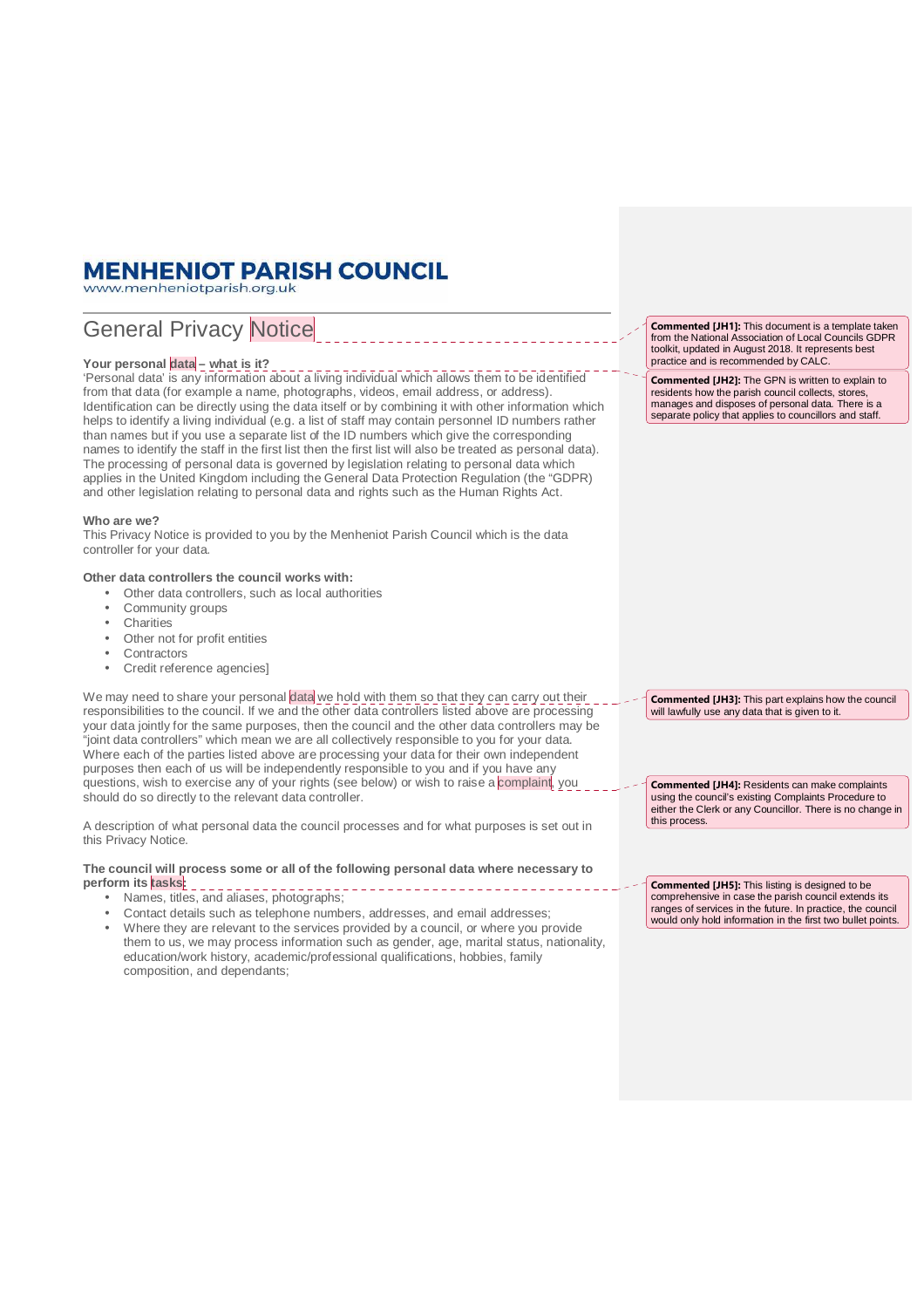- Where you pay for activities such as use of a council hall, financial identifiers such as bank account numbers, payment card numbers, payment/transaction identifiers, policy numbers, and claim numbers;
- The personal data we process may include sensitive or other special categories of personal data such as criminal convictions, racial or ethnic origin, mental and physical health, details of injuries, medication/treatment received, political beliefs, trade union affiliation, genetic data, biometric data, data concerning and sexual life or orientation.

# **How we use sensitive personal data**

We may process sensitive personal data including, as appropriate:

- Information about your physical or mental health or condition in order to monitor sick leave and take decisions on your fitness for work;
- Your racial or ethnic origin or religious or similar information in order to monitor compliance with equal opportunities legislation;
- In order to comply with legal requirements and obligations to third parties.

These types of data are described in the GDPR as 'Special categories of data' and require higher levels of protection.

We need to have further justification for collecting, storing and using this type of personal data. We may process special categories of personal data in the following circumstances:

- In limited circumstances, with your explicit written consent.
- Where we need to carry out our legal obligations.
- Where it is needed in the public interest.

Less commonly, we may process this type of personal data where it is needed in relation to legal claims or where it is needed to protect your interests (or someone else's interests) and you are not capable of giving your consent, or where you have already made the information public.

#### **Do we need your consent to process your sensitive personal data?**

In limited circumstances, we may approach you for your written consent to allow us to process certain sensitive personal data. If we do so, we will provide you with full details of the personal data that we would like and the reason we need it, so that you can carefully consider whether you wish to consent.

#### **The council will comply with data protection law. This says that the personal data we hold about you must be:**

- Used lawfully, fairly and in a transparent way.
- Collected only for valid purposes that we have clearly explained to you and not used in any way that is incompatible with those purposes.
- Relevant to the purposes we have told you about and limited only to those purposes.
- Accurate and kept up to date.
- Kept only as long as necessary for the purposes we have told you about.
- Kept and destroyed securely including ensuring that appropriate technical and security measures are in place to protect your personal data to protect personal data from loss, misuse, unauthorised access and disclosure.

#### We use your personal data for some or all of the following **purposes**:

To deliver public services including to understand your needs to provide the services that you request and to understand what we can do for you and inform you of other relevant services;

• To confirm your identity to provide some services;

Commented [JH6]: We do not hold bank details for any of our residents. Payments made for rent of allotment plots are either made direct by BACS or by cheque: we do not keep copies of cheques sent to us.

Commented [JH7]: This personal data may be available to councillors and staff in the public domain, but unless the subject has given explicit consent to using it as part of council business, it should be treated as confidential and not used in the council's public decision making or discussions.

Commented [JH8]: The parish council does not currently hold any information about residents in the first two categories, but may be obliged to comply with the third.

Commented [JH9]: The parish council would always obtain explicit consent from a resident before collecting or using this kind of data. See next item below.

Commented [JH10]: These are the six principles on which the GDPR is based. The parish council has policies and procedures in place to demonstrate compliance with them.

Commented [JH11]: Where we collect personal data for these purposes, we explain beforehand why we are doing so. As far as possible, when we analyse data, we anonymise the information so that it cannot be tracked back to a named individual.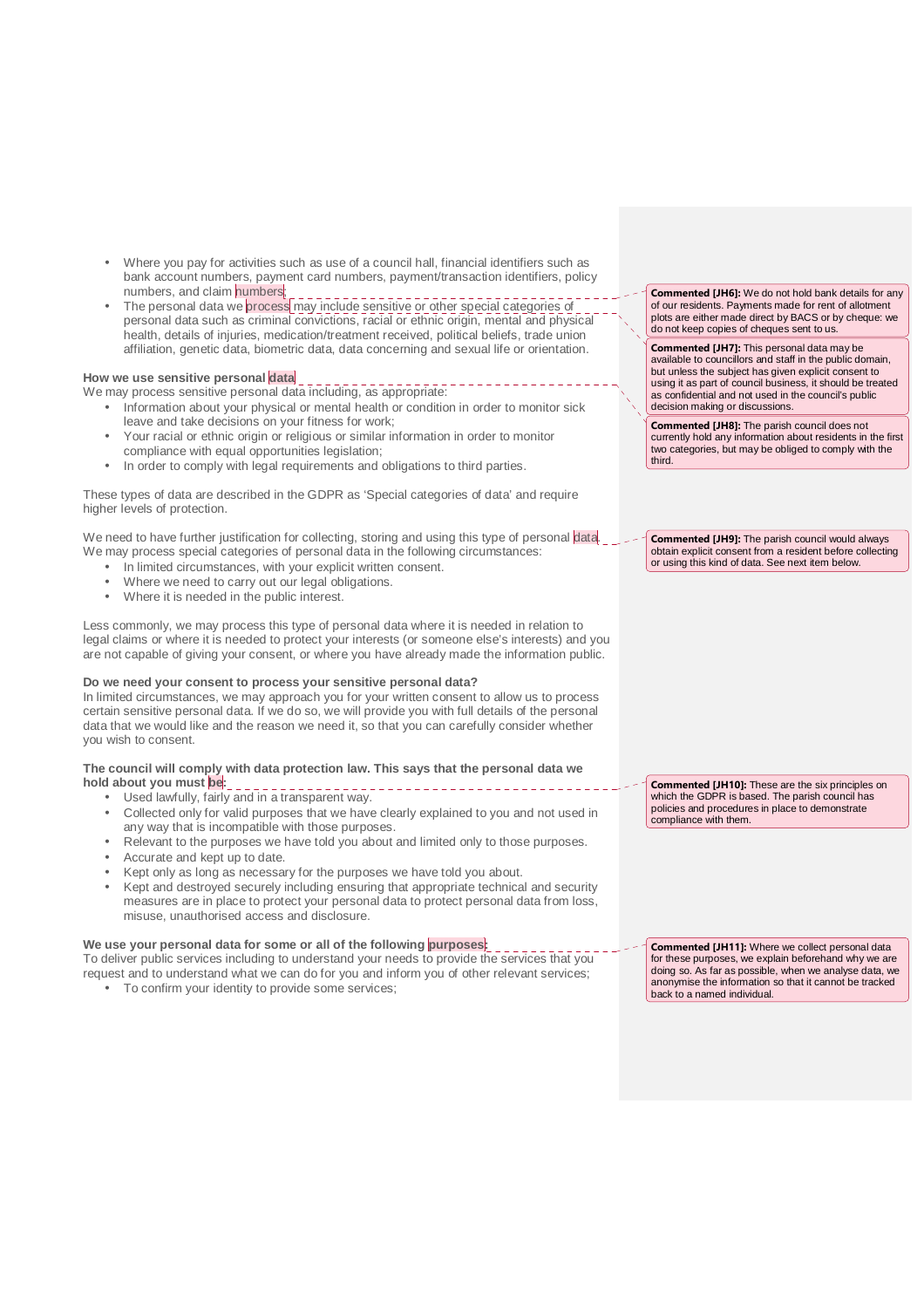- To contact you by post, email, telephone or using social media (e.g., Facebook, Twitter, WhatsApp);
- To help us to build up a picture of how we are performing;
- To prevent and detect fraud and corruption in the use of public funds and where necessary for the law enforcement functions
- To enable us to meet all legal and statutory obligations and powers including any delegated functions;
- To carry out comprehensive safeguarding procedures (including due diligence and complaints handling) in accordance with best safeguarding practice from time to time with the aim of ensuring that all children and adults-at-risk are provided with safe environments and generally as necessary to protect individuals from harm or injury;
- To promote the interests of the council:
- To maintain our own accounts and records;
- To seek your views, opinions or comments;
- To notify you of changes to our facilities, services, events and staff, councillors and other role holders;
- To send you communications which you have requested and that may be of interest to you. These may include information about campaigns, appeals, other new projects or initiatives;
- To process relevant financial transactions including grants and payments for goods and services supplied to the council
- To allow the statistical analysis of data so we can plan the provision of services.
- Our processing may also include the use of CCTV systems for the prevention and prosecution of crime.

# **What is the legal basis for processing your personal data?**

The council is a public authority and has certain powers and obligations. Most of your personal data is processed for compliance with a legal obligation which includes the discharge of the council's statutory functions and powers. Sometimes when exercising these powers or duties it is necessary to process personal data of residents or people using the council's services. We will always take into account your interests and rights. This Privacy Notice sets out your rights and the council's obligations to you.

We may process personal data if it is necessary for the performance of a contract with you, or to take steps to enter into a contract. An example of this would be processing your data in connection with the use of sports facilities, or the acceptance of an allotment garden tenancy. Sometimes the use of your personal data requires your consent. We will first obtain your consent to that use.

#### **Sharing your personal data**

This section provides information about the third parties with whom the council may share your personal data. These third parties have an obligation to put in place appropriate security measures and will be responsible to you directly for the manner in which they process and protect your personal data. It is likely that we will need to share your data with some or all of the following (but only where necessary):

- The data controllers listed above under the heading "Other data controllers the council works with":
- Our agents, suppliers and contractors. For example, we may ask a commercial provider to publish or distribute newsletters on our behalf, or to maintain our database software;
- On occasion, other local authorities or not for profit bodies with which we are carrying out joint ventures e.g. in relation to facilities or events for the community.

Commented [JH12]: The parish council maintains a Data Asset Register which lists its functions and the data it collects. Each function will have a 'legal basis' set against it.

Commented [JH13]: Any sharing of personal information will require prior consent.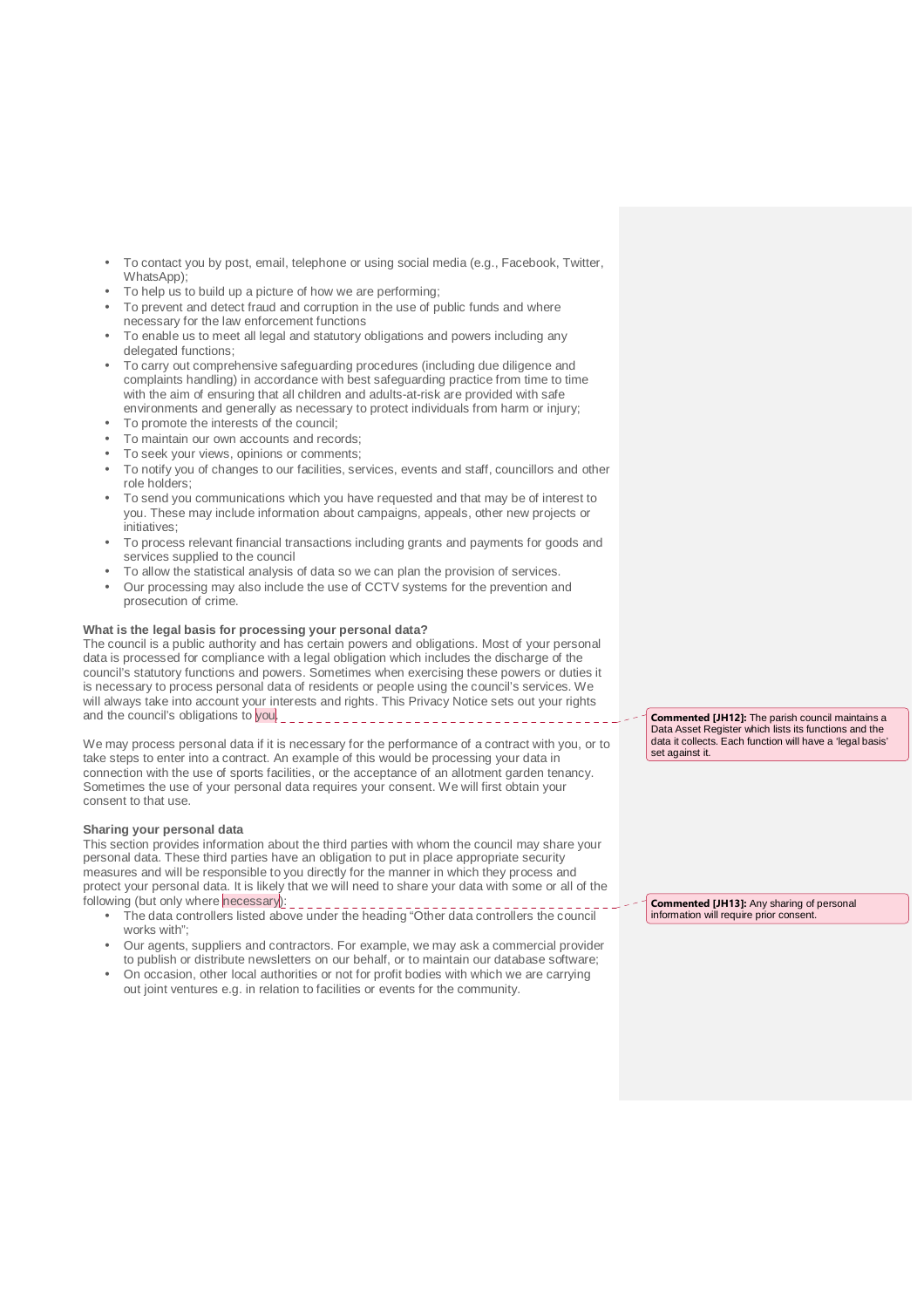# **How long do we keep your personal data?**

We will keep some records permanently if we are legally required to do so. We may keep some other records for an extended period of time. For example, it is currently best practice to keep financial records for a minimum period of 8 years to support HMRC audits or provide tax information. We may have legal obligations to retain some data in connection with our statutory obligations as a public authority. The council is permitted to retain data in order to defend or pursue claims. In some cases the law imposes a time limit for such claims (for example 3 years for personal injury claims or 6 years for contract claims). We will retain some personal data for this purpose as long as we believe it is necessary to be able to defend or pursue a claim. In general, we will endeavour to keep data only for as long as we need it. This means that we will delete it when it is no longer needed.

# **Your rights and your personal data**

You have the following rights with respect to your personal data: When exercising any of the rights listed below, in order to process your request, we may need

to verify your identity for your security. In such cases we will need you to respond with proof of your identity before you can exercise these rights.

# **1) The right to access personal data we hold on you**

- At any point you can contact us to request the personal data we hold on you as well as why we have that personal data, who has access to the personal data and where we obtained the personal data from. Once we have received your request we will respond within one month.
- There are no fees or charges for the first request but additional requests for the same personal data or requests which are manifestly unfounded or excessive may be subject to an administrative fee.

#### **2) The right to correct and update the personal data we hold on you**

• If the data we hold on you is out of date, incomplete or incorrect, you can inform us and your data will be updated.

# **3) The right to have your personal data erased**

- If you feel that we should no longer be using your personal data or that we are unlawfully using your personal data, you can request that we erase the personal data we hold.
- When we receive your request we will confirm whether the personal data has been deleted or the reason why it cannot be deleted (for example because we need it for to comply with a legal obligation).

# **4) The right to object to processing of your personal data or to restrict it to certain purposes only**

• You have the right to request that we stop processing your personal data or ask us to restrict processing. Upon receiving the request we will contact you and let you know if we are able to comply or if we have a legal obligation to continue to process your data.

#### **5) The right to data portability**

• You have the right to request that we transfer some of your data to another controller. We will comply with your request, where it is feasible to do so, within one month of receiving your request.

#### **6) The right to withdraw your consent to the processing at any time for any processing of data to which consent was obtained**

• You can withdraw your consent easily by telephone, email, or by post (see Contact Details below).

Commented [JH14]: The parish council has agreed a Retentions Policy that sets out the rules under which it will dispose of personal information.

Commented [JH15]: Levels of proof that the parish council requires are set out in the Subject Access Policy.

Commented [JH16]: The parish council has agreed a Subject Access Request Policy that explains how residents may request copies of their personal data.

Commented [JH17]: Residents may use the Subject Access Request Policy to examine their data and request changes through that or via the Complaints Procedure.

Commented [JH18]: The council's Retentions Policy sets down the life of personal data we keep, but this may be overridden (legal obligations permitting) on request